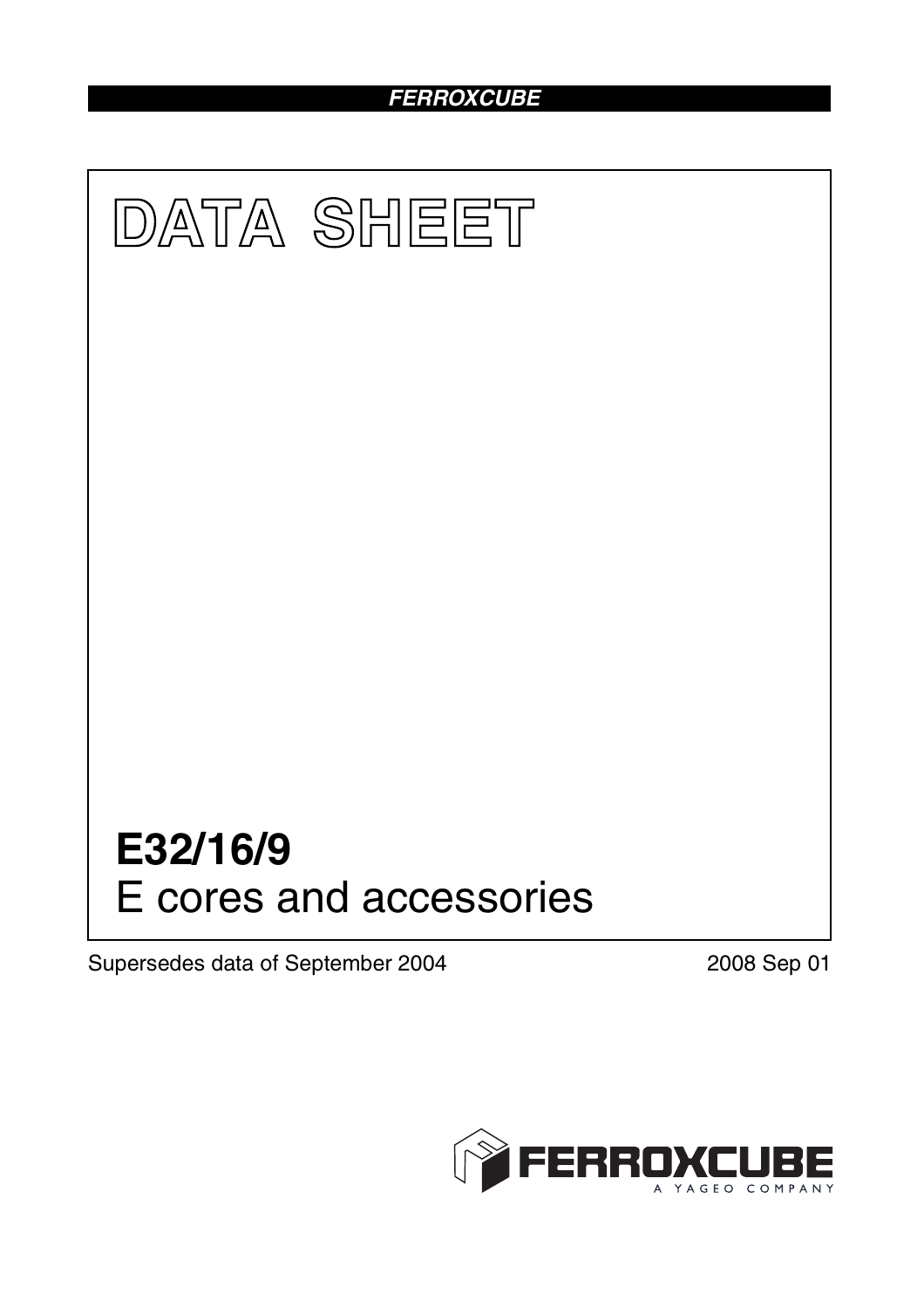#### **CORE SETS**

#### **Effective core parameters**

| <b>SYMBOL</b> | <b>PARAMETER</b>  | <b>VALUE</b> | <b>UNIT</b>     |
|---------------|-------------------|--------------|-----------------|
| $\Sigma(I/A)$ | core factor (C1)  | 0.894        | $mm-1$          |
| $V_{e}$       | effective volume  | 6180         | mm <sup>3</sup> |
| $I_e$         | effective length  | 74           | mm              |
| $A_{\rm e}$   | effective area    | 83           | mm <sup>2</sup> |
| $A_{min}$     | minimum area      | 83           | mm <sup>2</sup> |
| m             | mass of core half | $\approx$ 16 | g               |



#### **Core halves**

 $A_L$  measured in combination with a non-gapped core half, clamping force for  $A_L$  measurements 40  $\pm$ 20 N, unless stated otherwise.

| <b>GRADE</b>            | $A_{L}$<br>(nH)              | μ <sub>e</sub> | <b>TOTAL AIR GAP</b><br>$(\mu m)$ | <b>TYPE NUMBER</b> |
|-------------------------|------------------------------|----------------|-----------------------------------|--------------------|
| 3C90                    | $100 \pm 5\%$ <sup>(1)</sup> | $\approx 71$   | $\approx$ 1600                    | E32/16/9-3C90-E100 |
|                         | $160 \pm 5\%$ <sup>(1)</sup> | $\approx$ 114  | $\approx 860$                     | E32/16/9-3C90-E160 |
|                         | $250 + 5%$                   | $\approx$ 177  | $\approx 480$                     | E32/16/9-3C90-A250 |
|                         | $315 + 5%$                   | $\approx$ 223  | $\approx 360$                     | E32/16/9-3C90-A315 |
|                         | 400 $\pm$ 8%                 | $\approx$ 284  | $\approx 260$                     | E32/16/9-3C90-A400 |
|                         | 630 ±15%                     | $\approx 447$  | $\approx$ 150                     | E32/16/9-3C90-A630 |
|                         | 2500 ± 25%                   | $\approx$ 1770 | $\approx 0$                       | E32/16/9-3C90      |
| 3C92<br>des             | 1850 ±25%                    | $\approx$ 1320 | $\approx 0$                       | E32/16/9-3C92      |
| 3C94                    | 2500 ± 25%                   | $\approx$ 1770 | $\approx 0$                       | E32/16/9-3C94      |
| 3C <sub>96</sub><br>des | 2300 ± 25%                   | $\approx$ 1630 | $\approx 0$                       | E32/16/9-3C96      |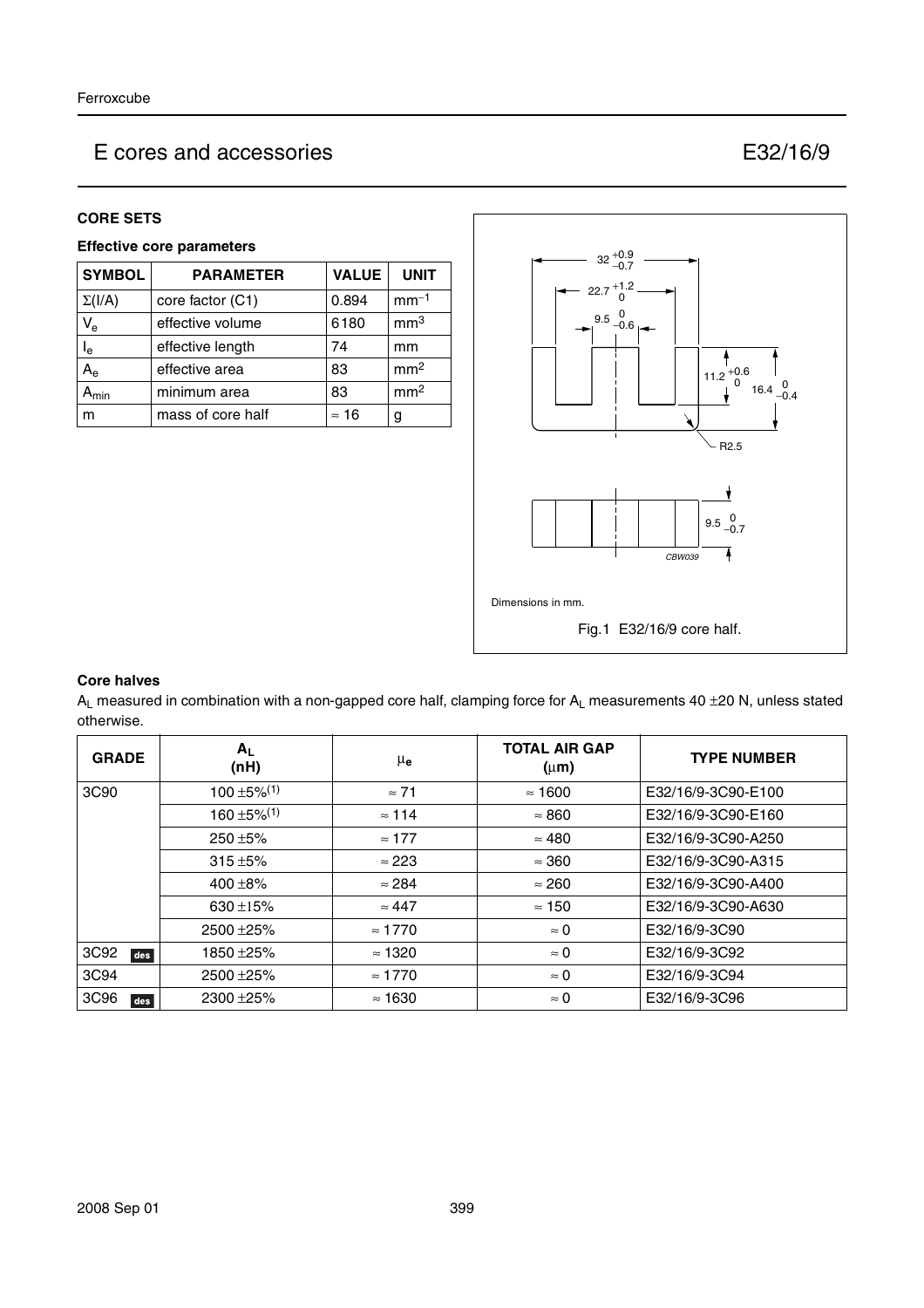| <b>GRADE</b>    | $A_L$<br>(nH)                | $\mu_{\mathbf{e}}$ | <b>TOTAL AIR GAP</b><br>$(\mu m)$ | <b>TYPE NUMBER</b> |
|-----------------|------------------------------|--------------------|-----------------------------------|--------------------|
| 3F <sub>3</sub> | $100 \pm 5\%$ <sup>(1)</sup> | $\approx$ 71       | $\approx$ 1600                    | E32/16/9-3F3-E100  |
|                 | $160 \pm 5\%$ <sup>(1)</sup> | $\approx$ 114      | $\approx 860$                     | E32/16/9-3F3-E160  |
|                 | 250 ±5%                      | $\approx$ 177      | $\approx 480$                     | E32/16/9-3F3-A250  |
|                 | $315 + 5%$                   | $\approx$ 223      | $\approx 360$                     | E32/16/9-3F3-A315  |
|                 | 400 $\pm$ 8%                 | $\approx$ 284      | $\approx 260$                     | E32/16/9-3F3-A400  |
|                 | 630 $\pm$ 15%                | $\approx 447$      | $\approx$ 150                     | E32/16/9-3F3-A630  |
|                 | 2300 ± 25%                   | $\approx$ 1630     | $\approx 0$                       | E32/16/9-3F3       |
| 3F35<br>des     | 1700 ± 25%                   | $\approx$ 1210     | $\approx 0$                       | E32/16/9-3F35      |

1. AL measured in combination with a equal gapped core half.

#### **Properties of core sets under power conditions**

|                 | $B(mT)$ at                                      |                                                | CORE LOSS (W) at                                |                                                 |                                                 |
|-----------------|-------------------------------------------------|------------------------------------------------|-------------------------------------------------|-------------------------------------------------|-------------------------------------------------|
| <b>GRADE</b>    | $H = 250$ A/m;<br>$f = 25$ kHz;<br>$T = 100 °C$ | $f = 25$ kHz;<br>$B = 200$ mT;<br>$T = 100 °C$ | $f = 100$ kHz;<br>$B = 100$ mT;<br>$T = 100 °C$ | $f = 100$ kHz;<br>$B = 200$ mT;<br>$T = 100 °C$ | $f = 400$ kHz;<br>$B = 50 mT$ ;<br>$T = 100 °C$ |
| 3C90            | $\geq$ 330                                      | $\leq 0.65$                                    | $\leq 0.7$                                      |                                                 |                                                 |
| 3C92            | $\geq$ 370                                      |                                                | $\leq 0.55$                                     | $\leq$ 3.2                                      |                                                 |
| 3C94            | $\geq 330$                                      |                                                | $\leq 0.55$                                     | $\leq$ 3.2                                      |                                                 |
| 3C96            | $\geq$ 340                                      |                                                | $\leq 0.43$                                     | $\leq 2.5$                                      |                                                 |
| 3F <sub>3</sub> | $\geq 320$                                      |                                                | $\leq 0.75$                                     |                                                 | $\leq 1.3$                                      |
| 3F35            | $\geq 300$                                      |                                                |                                                 |                                                 |                                                 |

#### **Properties of core sets under power conditions (continued)**

|              | $B(mT)$ at                                      |                                               | CORE LOSS (W) at                                |                                              |                                                     |
|--------------|-------------------------------------------------|-----------------------------------------------|-------------------------------------------------|----------------------------------------------|-----------------------------------------------------|
| <b>GRADE</b> | $H = 250$ A/m;<br>$f = 25$ kHz;<br>$T = 100 °C$ | f = 500 kHz;<br>$B = 50 mT$ ;<br>$T = 100 °C$ | $f = 500$ kHz;<br>$B = 100$ mT;<br>$T = 100 °C$ | $f = 1$ MHz;<br>$B = 30$ mT;<br>$T = 100 °C$ | $f = 3 MHz$ ;<br>$\hat{B} = 10$ mT;<br>$T = 100 °C$ |
| 3C90         | $\geq$ 330                                      |                                               |                                                 |                                              |                                                     |
| 3C92         | $\geq$ 370                                      |                                               |                                                 |                                              |                                                     |
| 3C94         | $\geq$ 330                                      |                                               |                                                 |                                              |                                                     |
| 3C96         | $\geq$ 340                                      | $\leq$ 2.3                                    |                                                 |                                              |                                                     |
| 3F3          | $\geq$ 320                                      |                                               |                                                 |                                              |                                                     |
| 3F35         | $\geq$ 300                                      | $\leq 0.83$                                   | $\leq 6.5$                                      |                                              |                                                     |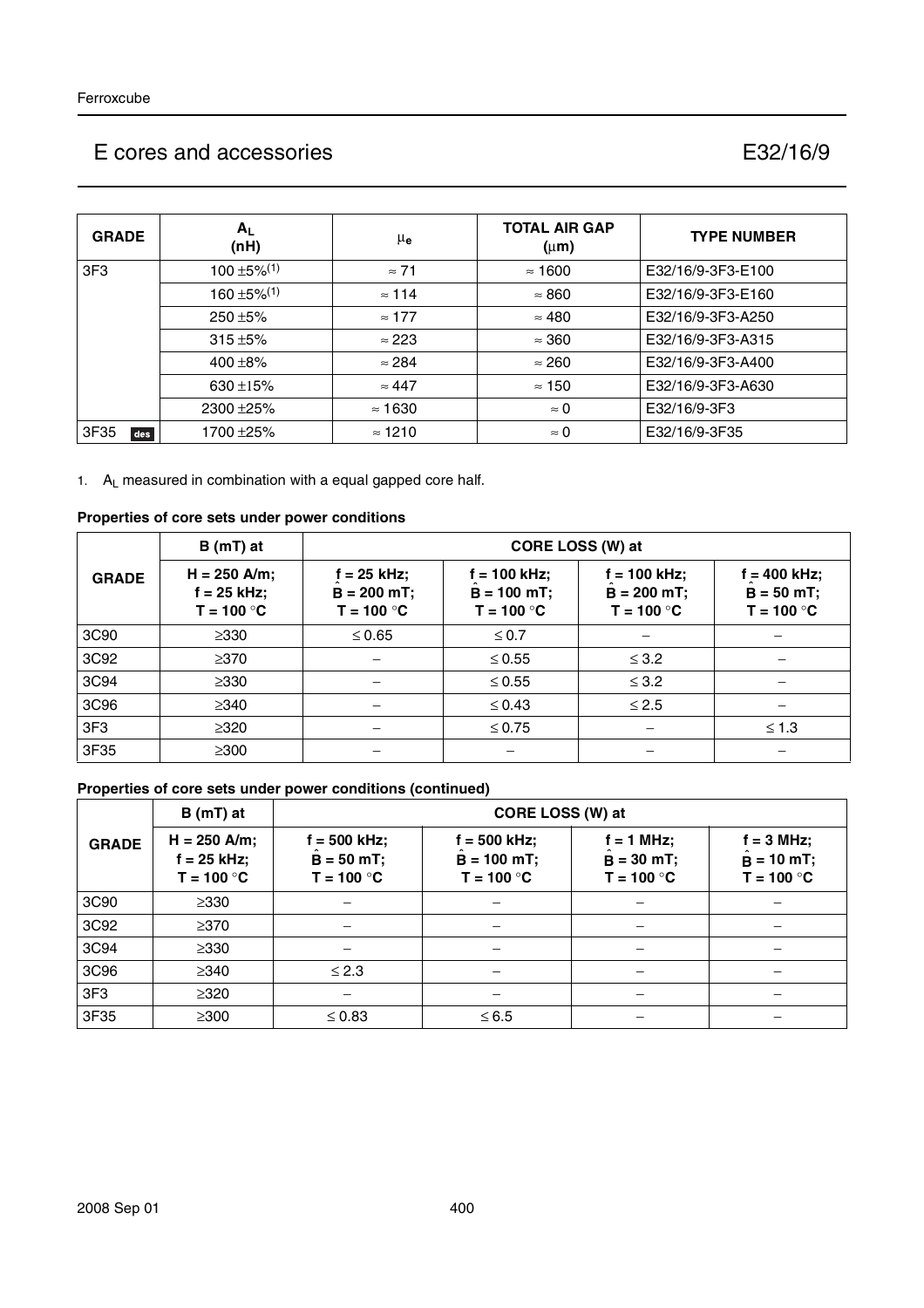### **COIL FORMER**

#### **General data for 12-pins E32/16/9 coil former**

| <b>PARAMETER</b>              | <b>SPECIFICATION</b>                                                                                            |  |
|-------------------------------|-----------------------------------------------------------------------------------------------------------------|--|
| Coil former material          | polyamide (PA6.6), glass reinforced, flame retardant in accordance with<br>"UL 94V-0"; UL file number E41871(M) |  |
| Pin material                  | copper-tin alloy (CuSn), tin (Sn) plated                                                                        |  |
| Maximum operating temperature | 130 °C, "IEC 60085", class B                                                                                    |  |
| Resistance to soldering heat  | "IEC 60068-2-20", Part 2, Test Tb, method 1B: 350 °C, 3.5 s                                                     |  |
| Solderability                 | "IEC 60068-2-20", Part 2, Test Ta, method 1: 235 °C, 2 s                                                        |  |



#### **Winding data and area product for 12-pins E32/16/9 coil former**

| <b>NUMBER OF</b><br><b>SECTIONS</b> | <b>WINDING</b><br><b>AREA</b><br>(mm <sup>2</sup> ) | <b>MINIMUM</b><br><b>WINDING</b><br><b>WIDTH</b><br>(mm) | <b>AVERAGE</b><br><b>LENGTH OF</b><br><b>TURN</b><br>(mm) | <b>AREA</b><br><b>PRODUCT</b><br>Ae x Aw<br>(mm <sup>4</sup> ) | <b>TYPE NUMBER</b>  |
|-------------------------------------|-----------------------------------------------------|----------------------------------------------------------|-----------------------------------------------------------|----------------------------------------------------------------|---------------------|
|                                     | 97                                                  | 20.2                                                     | 60                                                        | 8050                                                           | CPH-E32/16/9-1S-12P |